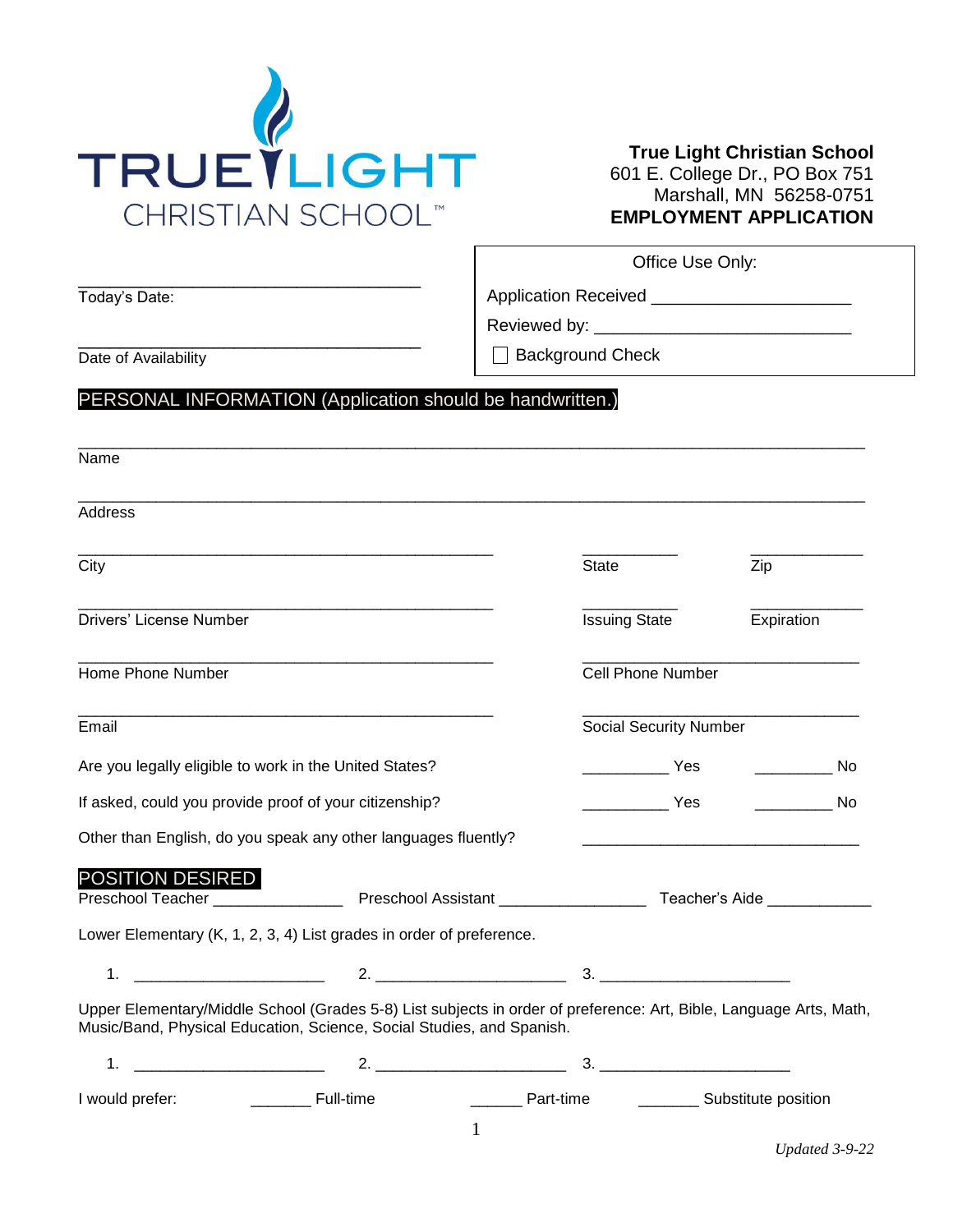### PROFESSIONAL EXPERIENCE AND EMPLOYMENT HISTORY

Please start with your current or most recent employer and work backwards for the past ten years. If necessary, make copies of this page and follow the same format. Indicate whether the position was full-time (FT) or part-time (PT) equivalency, and include the number of years credited in that position. DO NOT list substitute teaching experience. List student teaching only if in the last ten years.

|                   |                                                                                                                   |      | Position           |     |
|-------------------|-------------------------------------------------------------------------------------------------------------------|------|--------------------|-----|
|                   |                                                                                                                   | City | <b>State</b>       | Zip |
|                   |                                                                                                                   |      | Supervisor's Phone |     |
| <b>Start Date</b> | <b>End Date</b>                                                                                                   |      | Salary/Wage        |     |
|                   |                                                                                                                   |      |                    |     |
|                   |                                                                                                                   |      | Position           |     |
|                   |                                                                                                                   | City | <b>State</b>       | Zip |
|                   |                                                                                                                   |      | Supervisor's Phone |     |
| <b>Start Date</b> | <b>End Date</b>                                                                                                   |      | Salary/Wage        |     |
|                   |                                                                                                                   |      |                    |     |
|                   |                                                                                                                   |      | Position           |     |
|                   |                                                                                                                   | City | <b>State</b>       | Zip |
|                   |                                                                                                                   |      | Supervisor's Phone |     |
| <b>Start Date</b> | <b>End Date</b>                                                                                                   |      | Salary/Wage        |     |
|                   |                                                                                                                   |      |                    |     |
|                   | Supervisor's Name, Title & Position<br>Supervisor's Name, Title & Position<br>Supervisor's Name, Title & Position |      |                    |     |

of its programs and services on the basis of gender, race, or national or ethnic origins.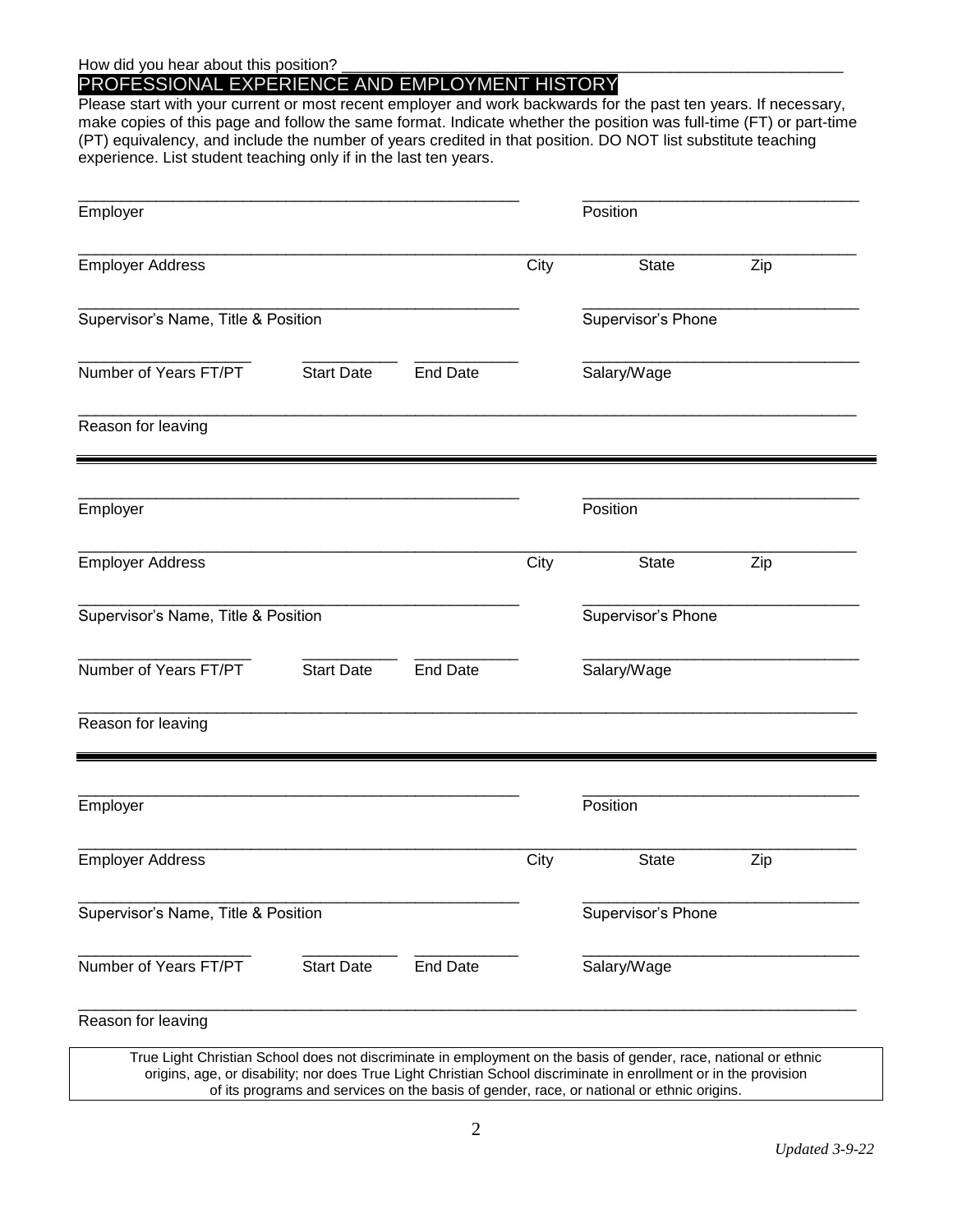# REFERENCES

### *Give three personal references who are qualified to speak to your character and Christian service. Please list you current pastor first, if possible.*

| Name and how you know this person | Email | Phone |
|-----------------------------------|-------|-------|
| Name and how you know this person | Email | Phone |
| Name and how you know this person | Email | Phone |

*Give three professional references who are qualified to speak to your professional training and experience. Please list your most recent principal or supervisor first.* 

| Name and position | Email | Phone |
|-------------------|-------|-------|
| Name and position | Email | Phone |
| Name and position | Email | Phone |

# EDUCATIONAL PREPARATION

List educational institutions attended.

| Major/Minor<br>Institution<br>Location<br>Degree<br>Institution<br>Major/Minor<br>Location<br>Degree<br>Institution<br>Major/Minor<br>Location<br>Degree<br>Highest degree earned: | <b>Grad Year</b>       |
|------------------------------------------------------------------------------------------------------------------------------------------------------------------------------------|------------------------|
|                                                                                                                                                                                    |                        |
|                                                                                                                                                                                    | Grad Year              |
|                                                                                                                                                                                    | <b>Grad Year</b>       |
|                                                                                                                                                                                    |                        |
| Number of graduate semester hours earned after highest degree:                                                                                                                     |                        |
| Yes<br>Do you have a teaching certificate?                                                                                                                                         | No                     |
| Type of certificate:<br>State/Expiration                                                                                                                                           | <b>ACSI/Expiration</b> |
| If you do not hold a certificate, what requirements do you lack? Are you willing to attain certification?                                                                          |                        |

\_\_\_\_\_\_\_\_\_\_\_\_\_\_\_\_\_\_\_\_\_\_\_\_\_\_\_\_\_\_\_\_\_\_\_\_\_\_\_\_\_\_\_\_\_\_\_\_\_\_\_\_\_\_\_\_\_\_\_\_\_\_\_\_\_\_\_\_\_\_\_\_\_\_\_\_\_\_\_\_\_\_\_\_\_\_\_\_\_\_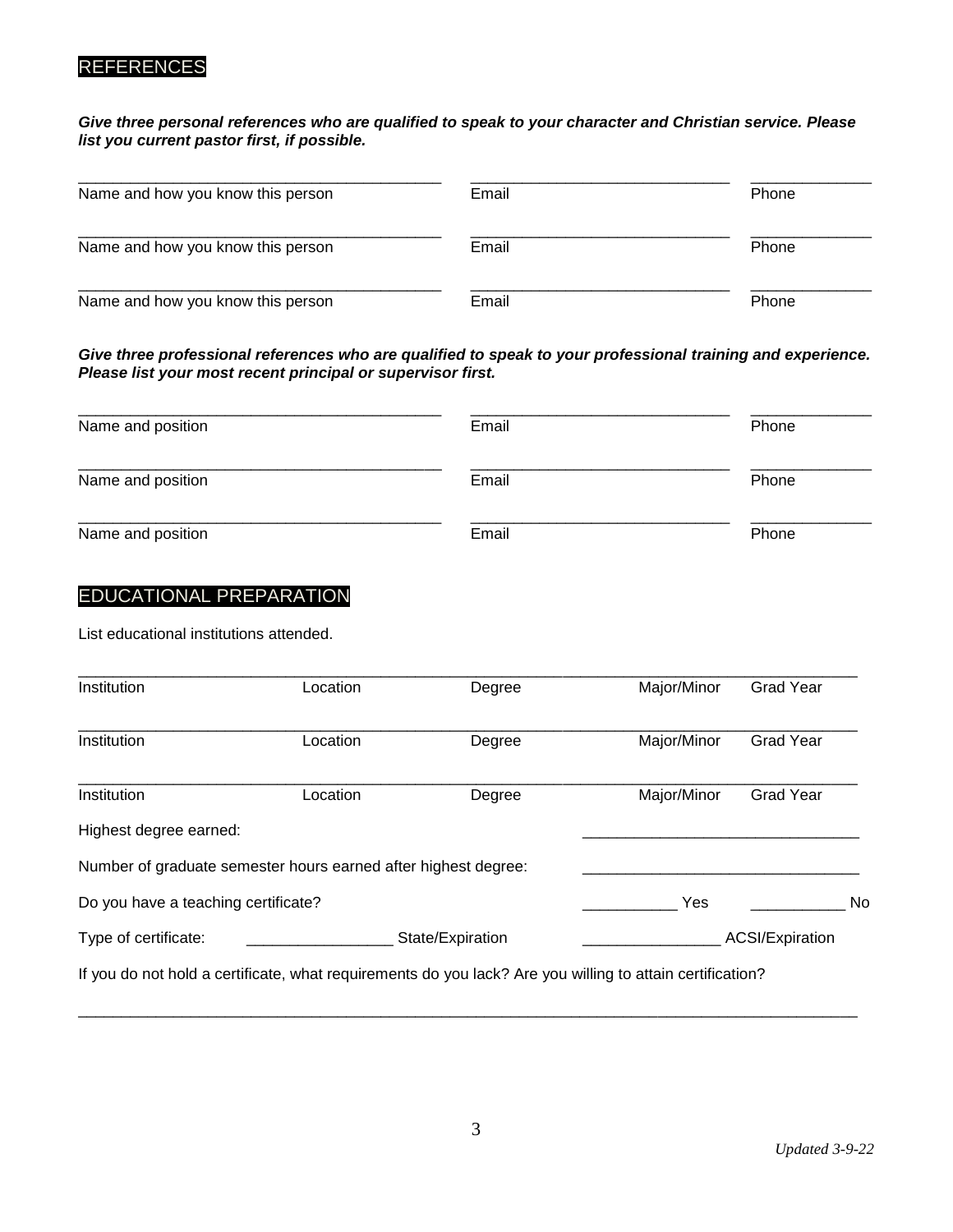## **CERTIFICATION**

List any specific certificates/endorsements if applicable:

| <b>Title of Certificate/Endorsement</b> |                                                     |               | Date Issued    | Expiration |
|-----------------------------------------|-----------------------------------------------------|---------------|----------------|------------|
| Title of Certificate/Endorsement        |                                                     |               | Date Issued    | Expiration |
|                                         | Please check any extracurricular areas of interest: |               |                |            |
| Band                                    | Basketball                                          | Flag Football | Knowledge Bowl |            |
| Speech                                  | Volleyball                                          | Yearbook      | Drama/Theater  |            |
| Other:                                  |                                                     |               |                |            |

## STATEMENT OF FAITH

True Light Christian School Statement of Faith

*Our statement of faith focuses upon core beliefs common to churches that honor Christ:*

- *1. We believe the Bible to be the only inerrant, authoritative Word of God. II Timothy 3:16*
- *2. We believe that there is one God, eternally existent in three persons: Father, Son, and Holy Spirit. Matthew 28:19*
- *3. We believe in the deity of our Lord Jesus Christ, in His virgin birth, in His sinless life, in His miracles, in His vicarious and atoning death through His shed blood, in His bodily resurrection, in His ascension to the right hand of the Father, and in His personal return in power and glory. 1John 1:3; Matthew 1:23-25; Hebrews 4:15; John 10:38; Romans 3:25; I Corinthians 15; Acts 1:9-11*
- *4. We believe that for the salvation of lost and sinful men, regeneration by the Holy Spirit is absolutely necessary. Titus 3:5*
- *5. We believe that salvation is by grace through faith alone. Ephesians 2:8-9*
- *6. We believe that faith without works is dead. James 2:14-22*
- *7. We believe in the present ministry of the Holy Spirit by whose indwelling the Christian is enabled to live a godly life. Acts 1:8; 2:38-39; Romans 8:13-14*
- *8. We believe in the resurrection of both the saved and the lost; they who are saved to the resurrection of life, and they who are lost to the resurrection of damnation. Matthew 25:41; II Thessalonians 1:9*
- *9. We believe in the spiritual unity of all believers in our Lord Jesus Christ. John 17:20-23; Ephesians 4:4-6*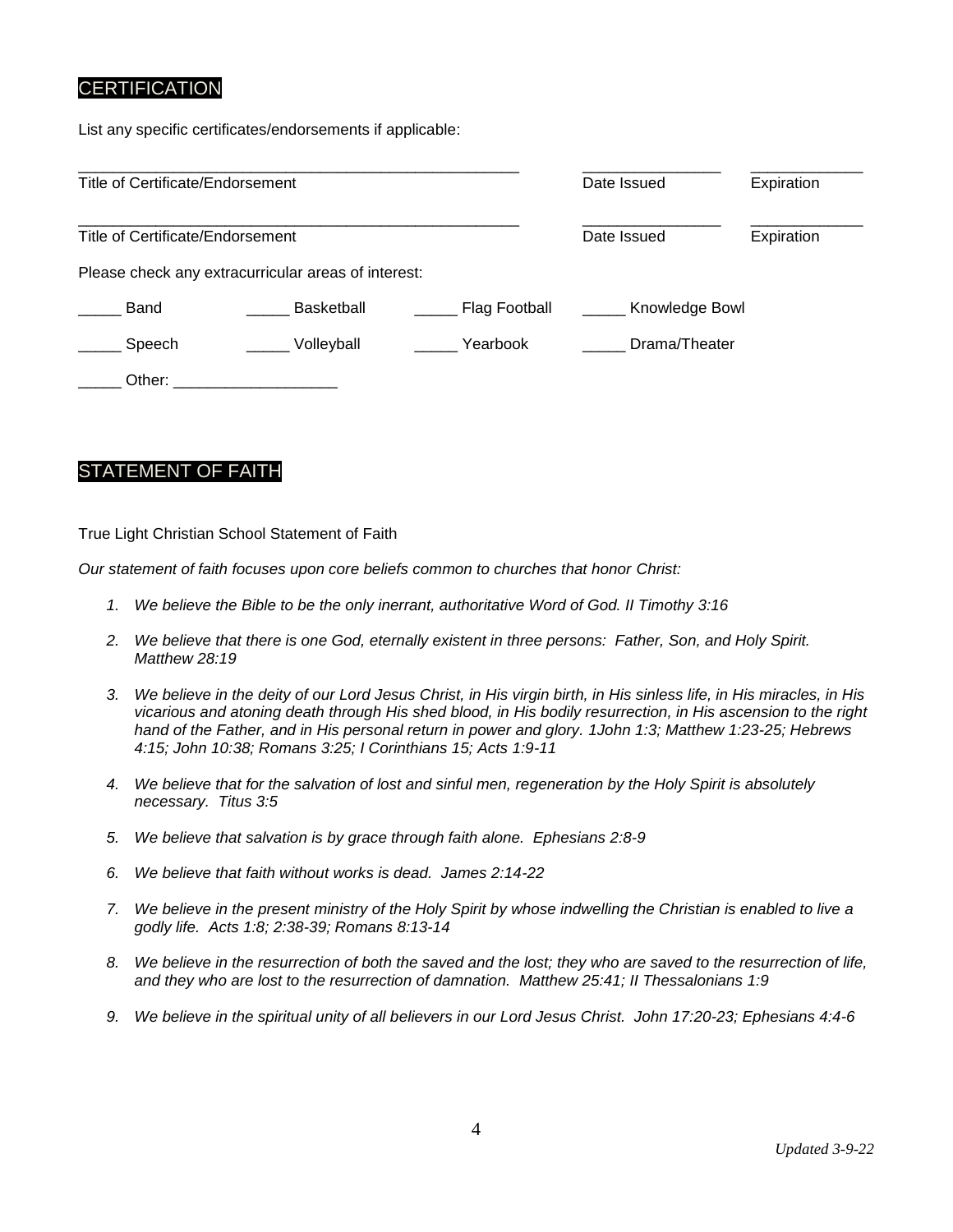# CHRISTIAN BACKGROUND AND PERSONAL PHILOSPHY

| Have you read the attached True Light Christian School Statement of Faith<br>and are you in agreement?                                         | <b>YES</b> | NO. |
|------------------------------------------------------------------------------------------------------------------------------------------------|------------|-----|
| Do you believe the Bible to be the only inspired and inherent Word of God,<br>our final authority in all matters of faith, truth, and conduct? | <b>YES</b> | NO. |
| What is your denominational preference?                                                                                                        |            |     |
| What is your local church affiliation?                                                                                                         |            |     |
| Please list any church activities in which you are currently involved.                                                                         |            |     |
|                                                                                                                                                |            |     |

What other Christian service have you done since becoming a Christian?

*In one or two paragraphs, describe your personal relationship with and commitment to Jesus Christ.*

 $\_$  ,  $\_$  ,  $\_$  ,  $\_$  ,  $\_$  ,  $\_$  ,  $\_$  ,  $\_$  ,  $\_$  ,  $\_$  ,  $\_$  ,  $\_$  ,  $\_$  ,  $\_$  ,  $\_$  ,  $\_$  ,  $\_$  ,  $\_$  ,  $\_$  ,  $\_$  ,  $\_$  ,  $\_$  ,  $\_$  ,  $\_$  ,  $\_$  ,  $\_$  ,  $\_$  ,  $\_$  ,  $\_$  ,  $\_$  ,  $\_$  ,  $\_$  ,  $\_$  ,  $\_$  ,  $\_$  ,  $\_$  ,  $\_$  ,

*Briefly describe your philosophy of Christian education.*

*Why are you interested in a position at True Light Christian School?*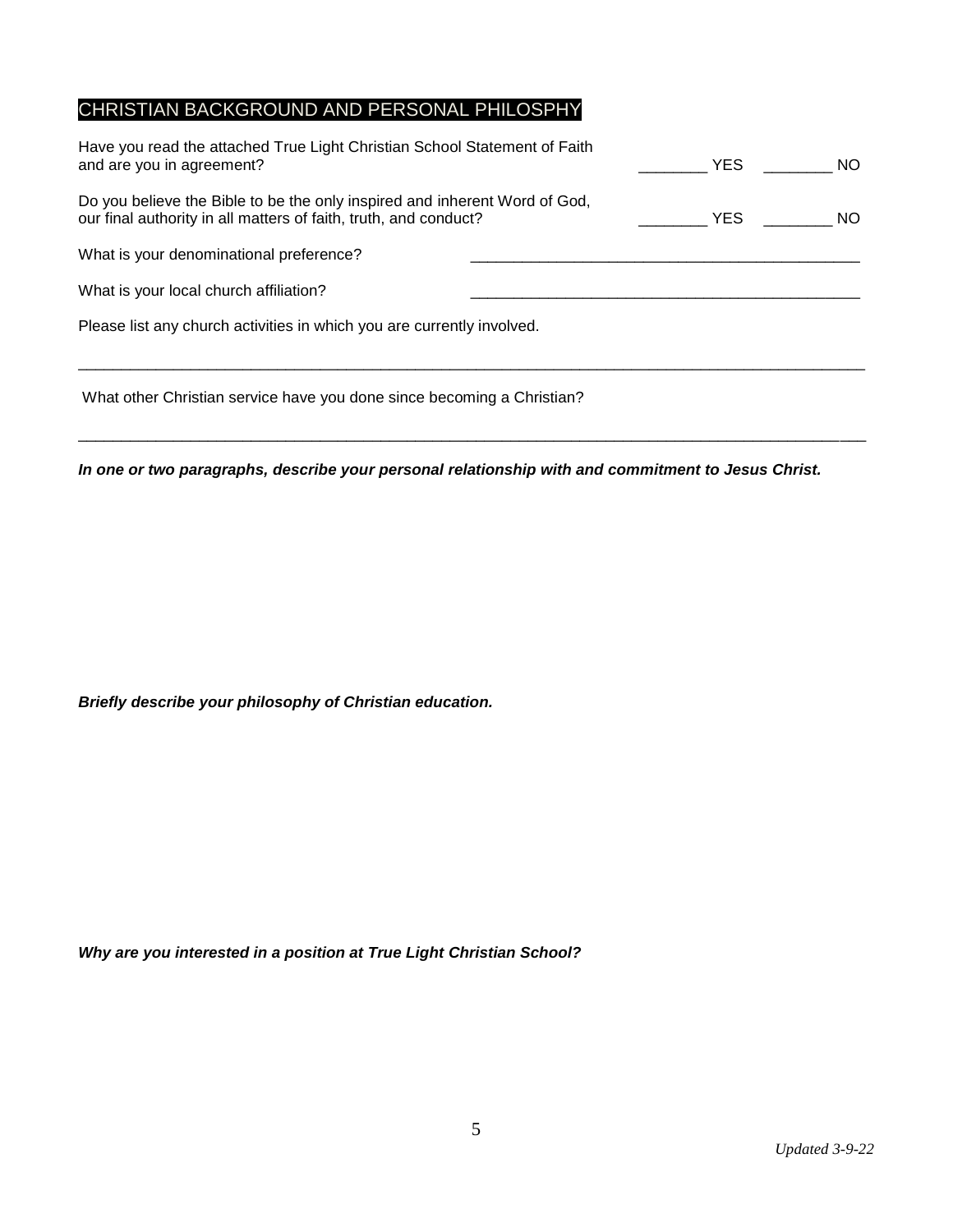*Please list any additional information on a separate sheet of paper that you would like to present regarding your candidacy for this position.*

### APPLICANT'S CERTIFICATION AND AGREEMENT

I understand that True Light Christian School does not discriminate in its employment practices against any person because of gender, race, national or ethnic origin, age, or disability.

I hereby certify that the facts set forth in this application process are true and complete to the best of my knowledge. I understand that falsification of any statement or a significant omission of fact may prevent me from being hired, or if hired, may subject me to immediate dismissal regardless of the time elapsed before discovery. If I am released under these circumstances, I further understand and agree that I will be paid and receive benefits only through the day of release.

I authorize True Light Christian School to thoroughly interview the primary references which I have listed, any secondary references mentioned through interviews with primary references, or other individuals who know me and have knowledge regarding my testimony and work record. I also authorize True Light Christian School to thoroughly investigate my work records and evaluations, my educational preparation, and other matters related to my suitability for the position.

I authorize references and my former employers to disclose to True Light Christian School any and all employment records, performance reviews, letters, reports, and other information related to my life and employment, without giving me prior notice of such disclosure. In addition, I hereby release True Light Christian School, my former employers, references, and all other parties from any and all claims, demands, or liabilities arising out of or in any way related to such investigation or disclosure. I waive the right to ever personally view any references given to True Light Christian School.

Since I will be working with children, I understand that I must submit to a fingerprint check by the FBI and possibly other federal and state authorities. I agree to fully cooperate in providing and recording fingerprints as necessary for such an investigation. I authorize True Light Christian School to conduct a criminal records check. I understand and agree that any offer of employment that I may receive from True Light Christian School is conditioned upon the receipt of background information, including criminal background information. True Light Christian School may refuse employment or terminate conditional employment if it deems any background information unfavorable or that it could reflect adversely on True Light Christian School or on me as a Christian role model.

I understand that this is only an application for employment and that no employment contract is being offered at this time.

I certify that I have carefully read and do understand the above statements.

| Applicant's Name (Print) |
|--------------------------|
|--------------------------|

**Date**  $\blacksquare$ 

**Applicant's Signature\_\_\_\_\_\_\_\_\_\_\_\_\_\_\_\_\_\_\_\_\_\_\_\_\_\_\_\_\_\_\_\_\_\_\_\_\_\_\_\_\_\_\_\_\_\_\_\_\_\_\_\_\_\_\_\_\_\_\_\_\_\_\_\_\_\_\_\_\_\_\_\_\_**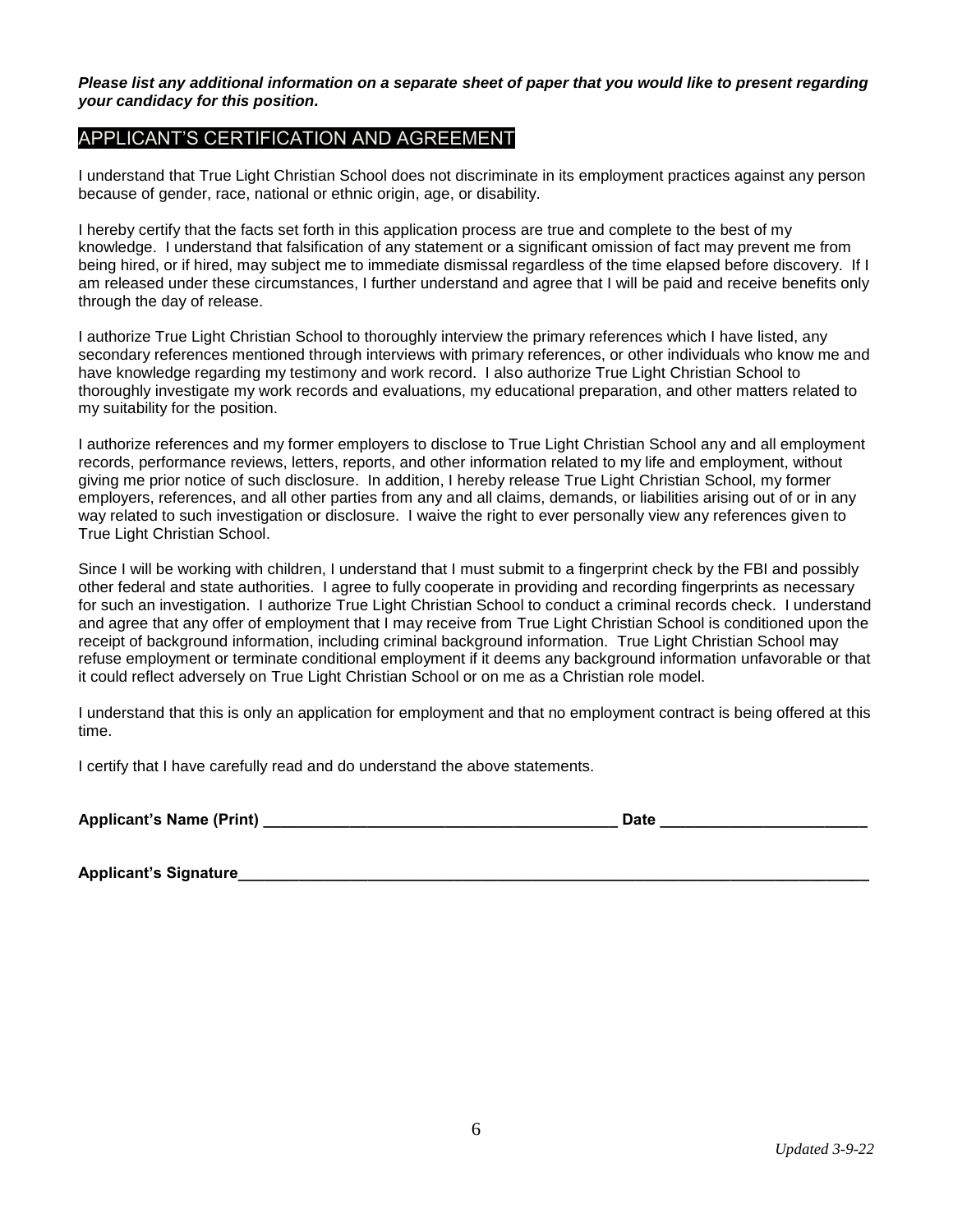# **AUTHORIZATION TO RELEASE REFERENCE INFORMATION**

I am applying for a position to be employed by True Light Christian School. I have authorized True Light Christian School to thoroughly interview the primary references which I have listed, any secondary references mentioned through interviews with primary references, or other individuals that know me and have knowledge regarding my testimony and work record. I also authorize True Light Christian School to thoroughly investigate my work records and evaluations, my educational preparation, and all other matters related to my suitability for employment.

I authorize references and my former employers to disclose to True Light Christian School any and all employment records, performance reviews, letters, reports, and other information related to my life and employment, without giving me prior notice of such disclosure.

In addition, I hereby release True Light Christian School, my former employers, references, and all other parties from any and all claims, demands, or liabilities arising out of or in any way related to such investigation or disclosure.

I waive the right to ever personally view any references given to True Light Christian School.

I agree that a photocopy or facsimile copy of this document and any signature shall be considered for all purposes as the original signed release on file.

I certify that I have carefully read and do understand the above statements.

|                                        | <b>Date</b> |  |
|----------------------------------------|-------------|--|
| <b>Applicant's Signature</b>           |             |  |
| <b>Applicant's Social Security No.</b> |             |  |